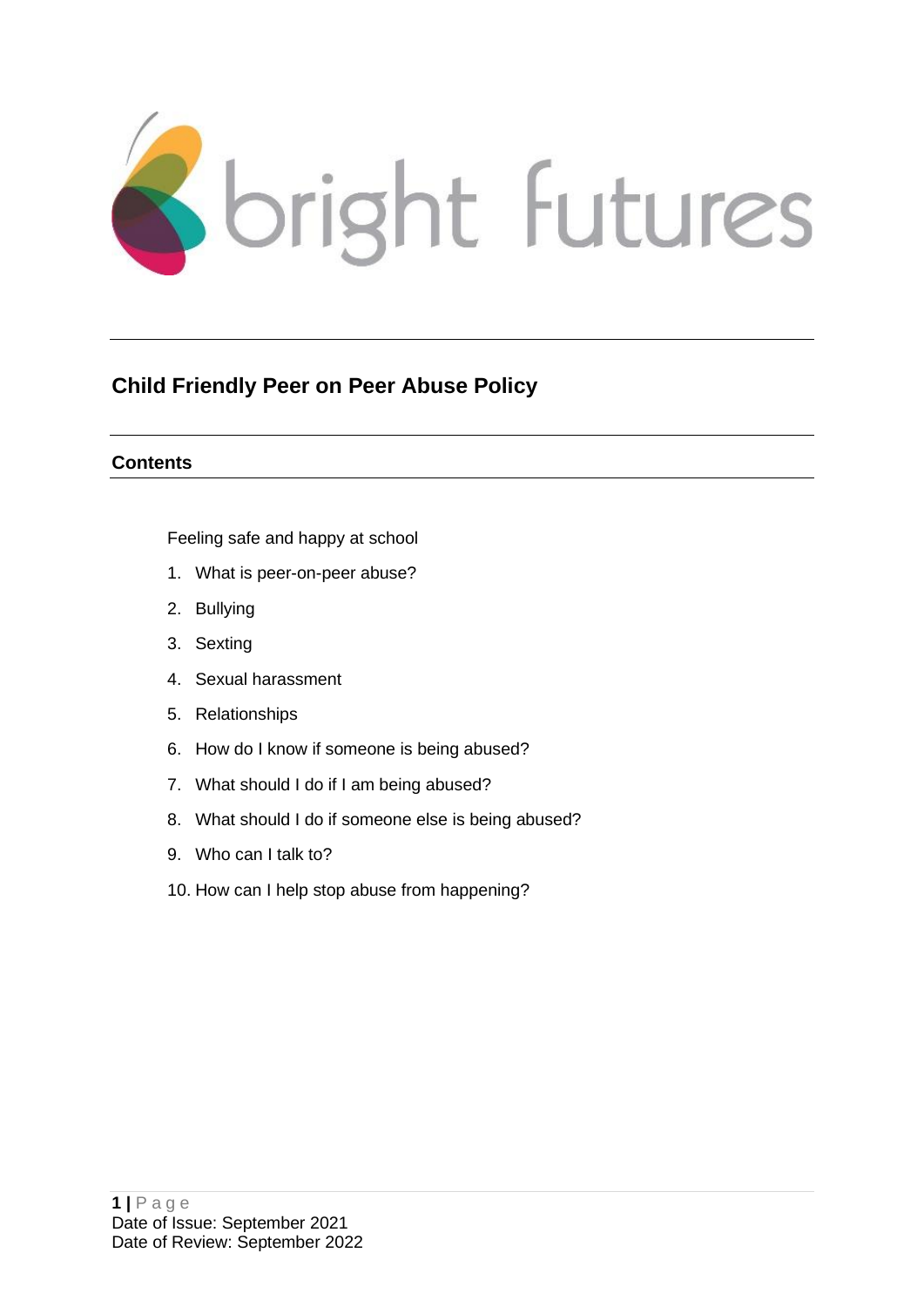## <span id="page-1-0"></span>**Feeling safe and happy at school**

At Bright Futures, we want to make sure that you feel looked after, safe and happy when you are in and out of school or college.

Sometimes we don't know if something bad is happening, so you need to tell us.

This policy looks at peer-on-peer abuse, and what you can do when you feel you are being abused, or when you notice someone else being abused.

We can help you by:

- Teaching you what peer-on-peer abuse is.
- Teaching you what to do if you feel like you are being abused, or if someone else is being abused.
- Making sure you know the grown-ups you can speak to if you are worried.

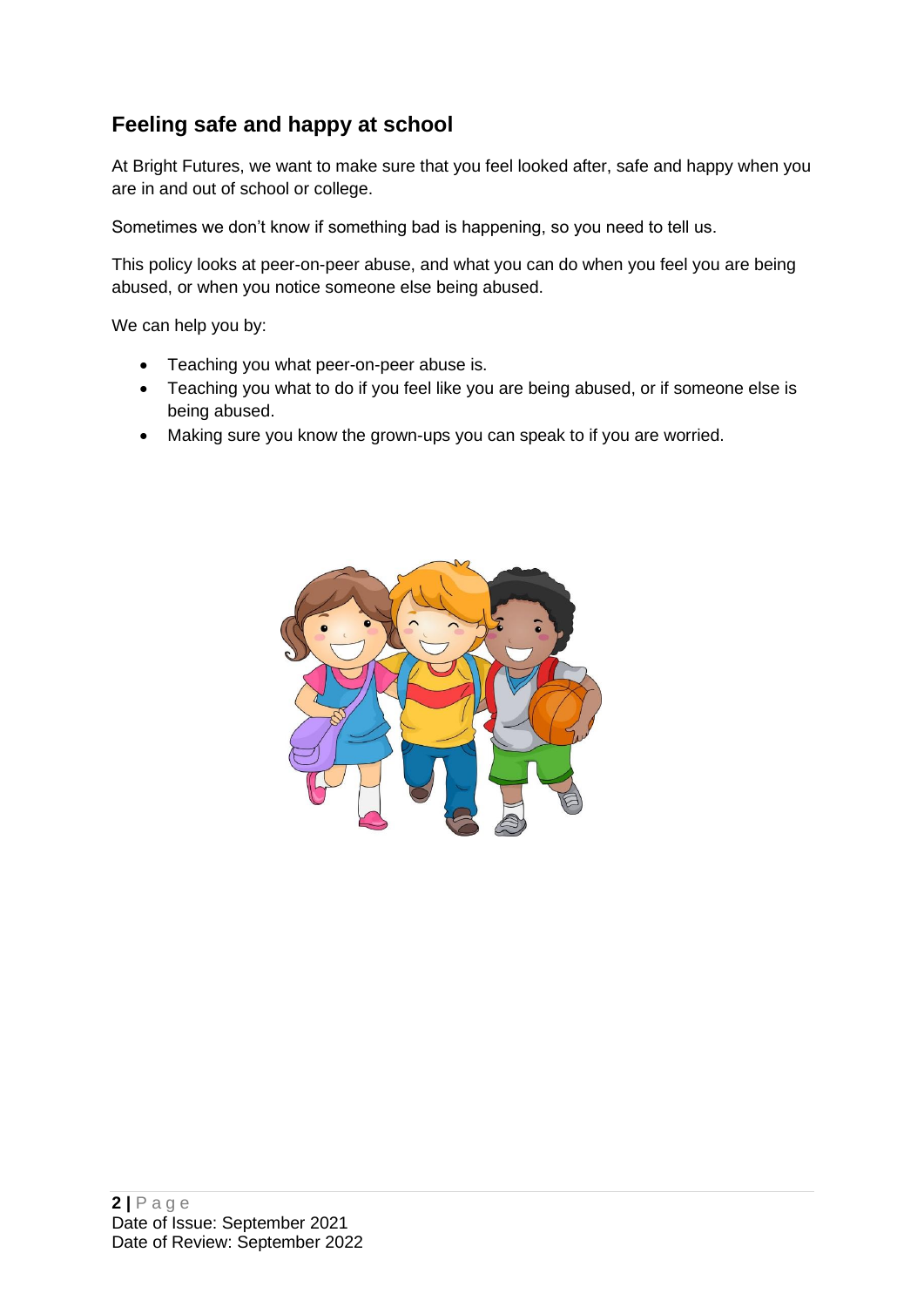

### **What is peer-on peer abuse?**

<span id="page-2-0"></span>A **peer** is someone who might be your friend, a student at school or college with you, or another child you may know.

**Abuse** is something which usually physically or emotionally **hurts** another person by using behaviour that is meant to **scare**, **hurt** or **upset** that person.

Sometimes, it can be hard to know when abuse is happening, because **not all** abuse will hurt, scare or upset you, and you might not know it is happening. It's really **important** you know when you are being abused so we can make sure it stops.

There are lots of different types of abuse. It is important you know what these types of abuse are so you know what to do if you see them.



## <span id="page-2-1"></span>**Bullying**

Bullying can be different things, and isn't just hitting or kicking another person.

**Emotional bullying** is hurting someone's feelings, leaving them out or bossing them about.

**Physical bullying** is punching, kicking, spitting, hitting or pushing someone.



**Verbal bullying** is teasing someone, calling them names or using rude hand signs. People can also use verbal bullying to be **racist** or **homophobic**.

**Racist** means bullying someone because of their skin colour, race or what they believe in.

**Homophobic** means bullying someone because of their gender or sexuality; calling someone gay or lesbian to hurt their feelings would be homophobic.

**Sexist** means bullying someone because of their sex (whether they are a boy or a girl).

**Cyber bullying** involves sending horrid messages over the internet or by text message.

Bullying can be done through **another person**, by one person sending another person to say nasty things.

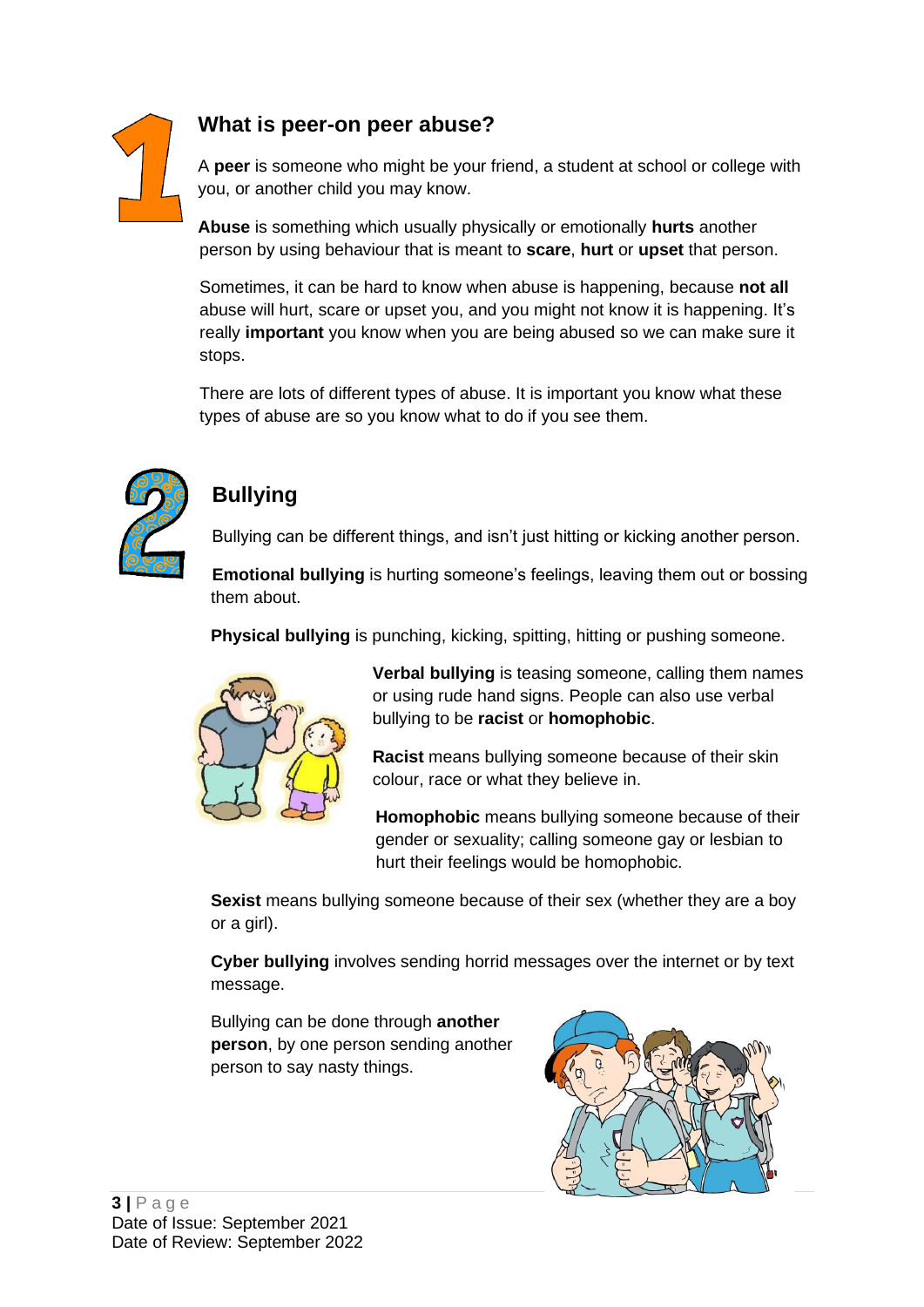

## **Sexting**

<span id="page-3-0"></span>This is sending **inappropriate pictures, videos or messages** – they can sometimes be called 'nude pics', 'rude pics' or 'nude selfies', but can also be rude messages.

**Pressuring** someone into sending these pictures, videos and messages is **abuse**.

Even if you are not the person who is sending them, it is **illegal** to have these kind of pictures or videos of a person if they are under 18 years old.





#### <span id="page-3-1"></span>**Sexual harassment**

Sometimes, people can **act sexually towards others** and it might make them feel uncomfortable.

This can happen **online**, on social media, through messages and **face-to-face**.

It might make someone feel **scared**, **embarrassed**, **uncomfortable** or **upset**.

It could be:

- Someone making **sexual comments**, like telling sexual stories, saying **rude things** or saying sexual things about someone's **appearance** or clothes.
- Calling someone **sexual names**.
- **Sexual jokes** or teasing.
- Being physical, like **touching** which makes you feel uncomfortable, messing with your clothes, or **showing pictures** or **drawings** which are of a sexual nature.



- Being sexual online, like **sharing sexual pictures** and **videos,** or posting sexual comments on social media.
- It might also be **sexual threats** or pushing you to do something sexually that you don't want to or aren't ready for.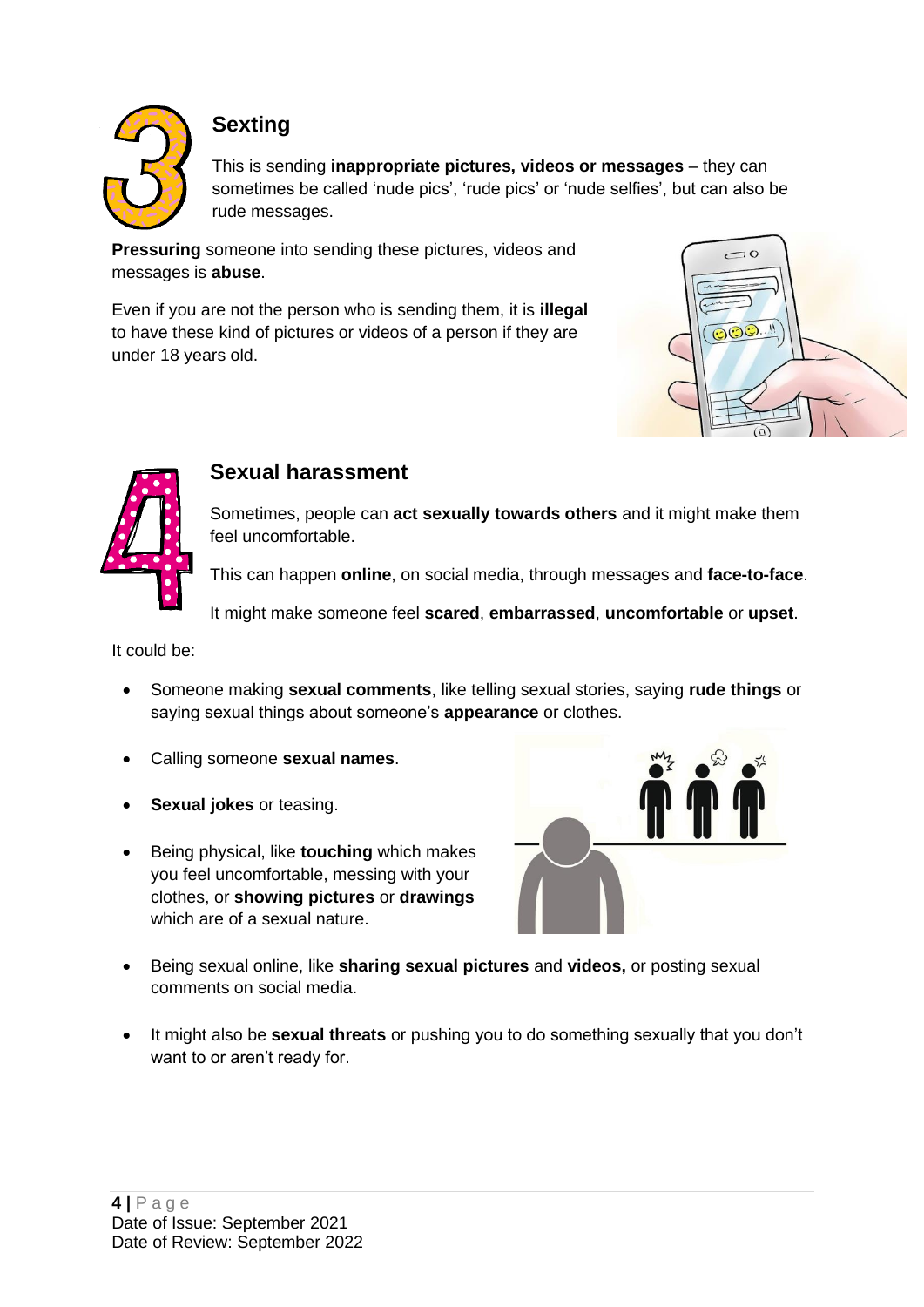

## **Relationships**

<span id="page-4-0"></span>Any relationship you have should be **good** and **happy**. A bad relationship might make someone feel **scared**, **confused**, **worried** and even **unsafe**.

It's really important that you know the **difference** between a good relationship and a bad relationship.

#### **Good relationships**

- You are **comfortable** around that person.
- You can be **honest** with that person.
- You can say how you **fee**l, what you are **thinking** and you **listen** to each other.
- You **support** each other and treat each other **nicely**.
- You feel **safe**.
- You **trust** that person.
- You are **equal** you don't boss each other around or tell each other what to do.
- You feel **looked after**.

#### **Bad relationships**

- The person might **push** you, **hit** you or **destroy** your things.
- The person might **tell you what to do**, what to wear or who you can see.
- You might feel **scared** they might say they will hurt you if you don't do something. They might also say they will hurt you if you do something too.
- The person **calls you names**, makes you feel bad in front of other people and makes you **feel bad about yourself**.
- The person gets **angry easily** and you don't know what will make them angry it might make you feel **nervous**.
- The person might **pressure** you to do things **you don't want to** or aren't ready for, like sex, or using drugs and alcohol.
- The person **might not take no for answer** when you say you don't want to do something.



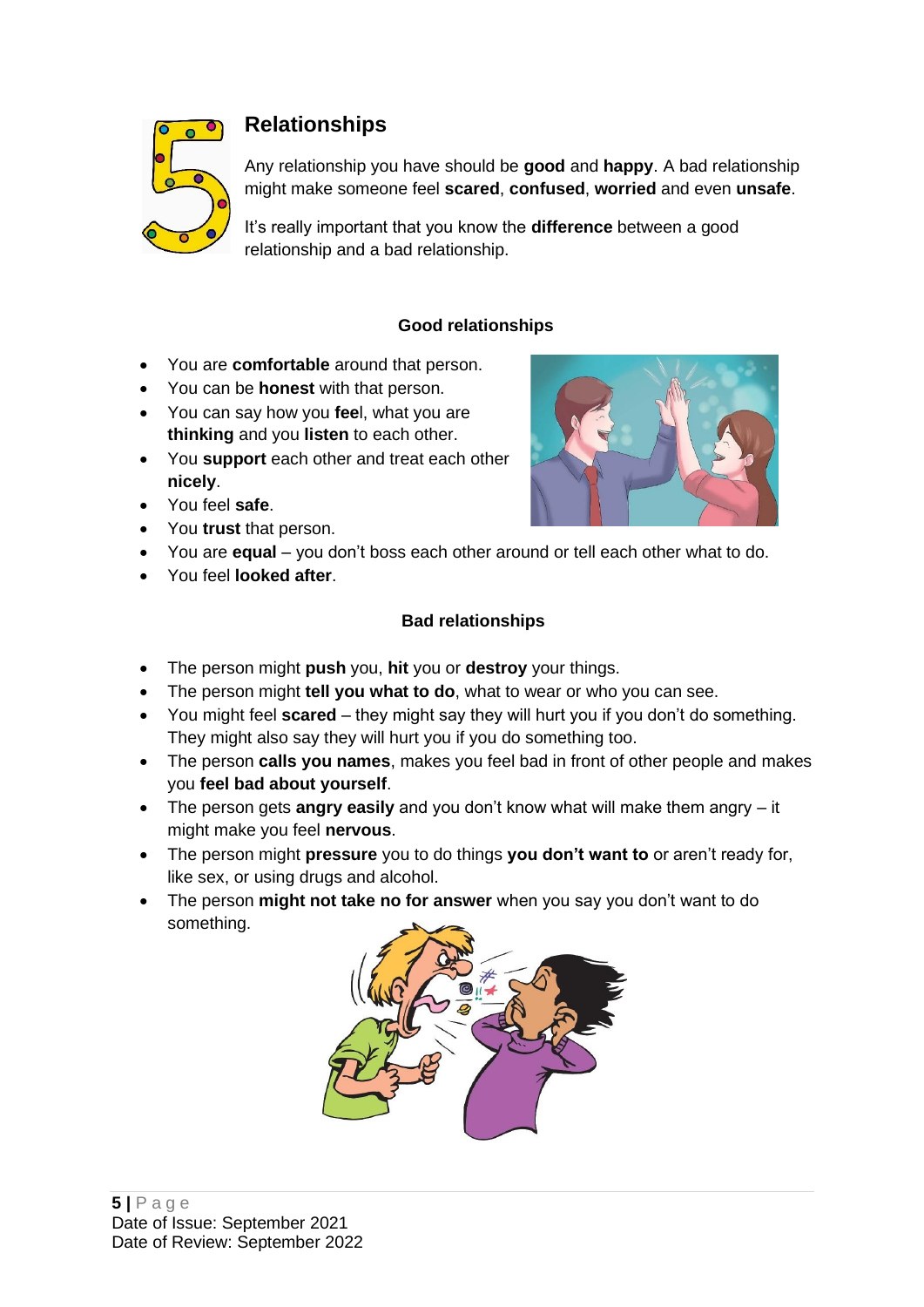

## **How do I know if someone is being abused?**

<span id="page-5-0"></span>It might be hard for you to know if you are being abused and you **might not really understand** it is happening. It is important you can **recognise** when behaviour isn't appropriate.

It's also important that you can notice when **someone else** might be being abused.

Some signs might be:

- Not going to school.
- Having injuries, like bruises.
- Feeling sad and down.
- Feeling like they can't cope.
- Feeling withdrawn or shy.
- Getting headaches or stomach ache.
- Feeling nervous.
- Not being able to sleep, sleeping too much or getting nightmares.
- Feeling panicked.
- Using alcohol or drugs.
- Changing looks to look much older.
- Being abusive to someone else.





**Remember:** you can feel all of these things too. Listen to how you feel, and know that these signs can mean you are being abused.



## **What do I do if someone else is being abused?**

<span id="page-5-1"></span>If you see someone else being abused, it is important that you **help** that person.

You should **never walk way** and ignore the problem if you see someone else being abused, because the person might keep upsetting them.

If you can, and it is **safe** to do so, tell the person abusing you to **stop**, but never get angry or hit them.

**Tell a grown-up**, such as a teacher, as soon as you've seen someone being abused.

Grown-ups can **stop the abuse** and make that person feel happy again.

You should **never feel scared** to tell someone about abuse.

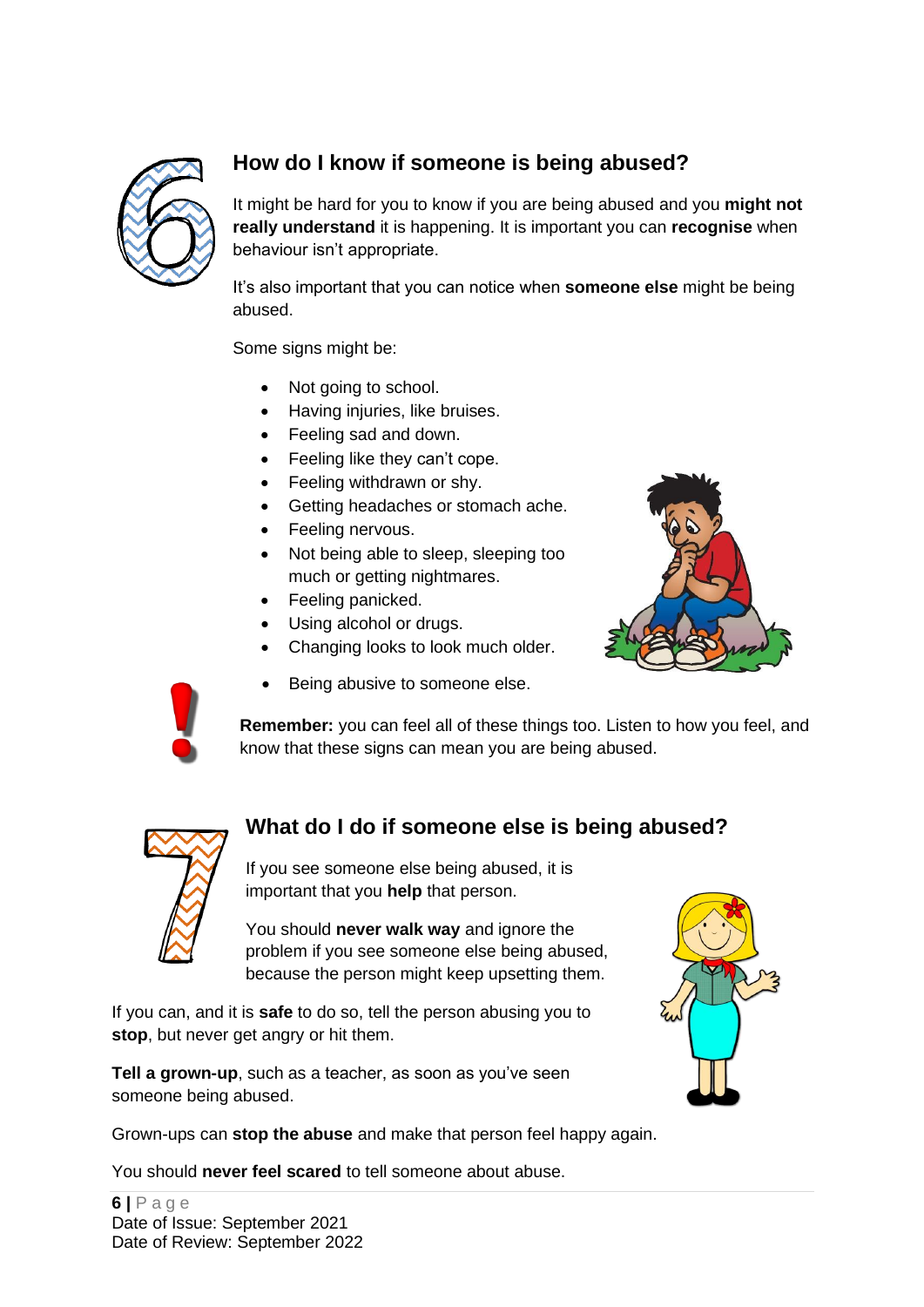Sometimes, you might not **see someone being abused**, but you might be **worried** about them. Or, you might think they are being abused by **someone you don't know**, or someone they have **told** you about. It's really important you **tell someone** even if you are worried, but haven't **seen** any abuse.

## **What do I do if I am being abused?**



The first thing you should do is **tell someone you trust**. This could be a family member, a friend or a teacher.

You can also **tell the person abusing you** to leave you alone. If telling them to leave you alone would **make you feel too scared or worried that they might hurt you**, make sure you **tell someone** so they can help.

You should **try not** to:

- **Do** what the person says.
- Let what the person says or does **upset** you.
- Get **angry** or hit them.

Always remember that if you are being abused, it is **not your fault** and you are **never alone**.

You shouldn't be scared to **talk to someone** if you are being abused. If you talk to a grownup, we can **make the abuse stop**.



#### <span id="page-6-0"></span>**Who can I talk to?**

It is important you **tell someone** as soon as you are being abused, or you notice someone else being abused.

Speaking to someone like your mum, dad, carer or teacher will mean that we can make sure the **abuse stops** and doesn't happen again.

The list below shows the **grown-ups** at our **school and college** that you can speak to:

Martyn Berry Kate Hancock Alicia Highton Dan Griffiths

Or anybody else you feel comfortable talking to!!